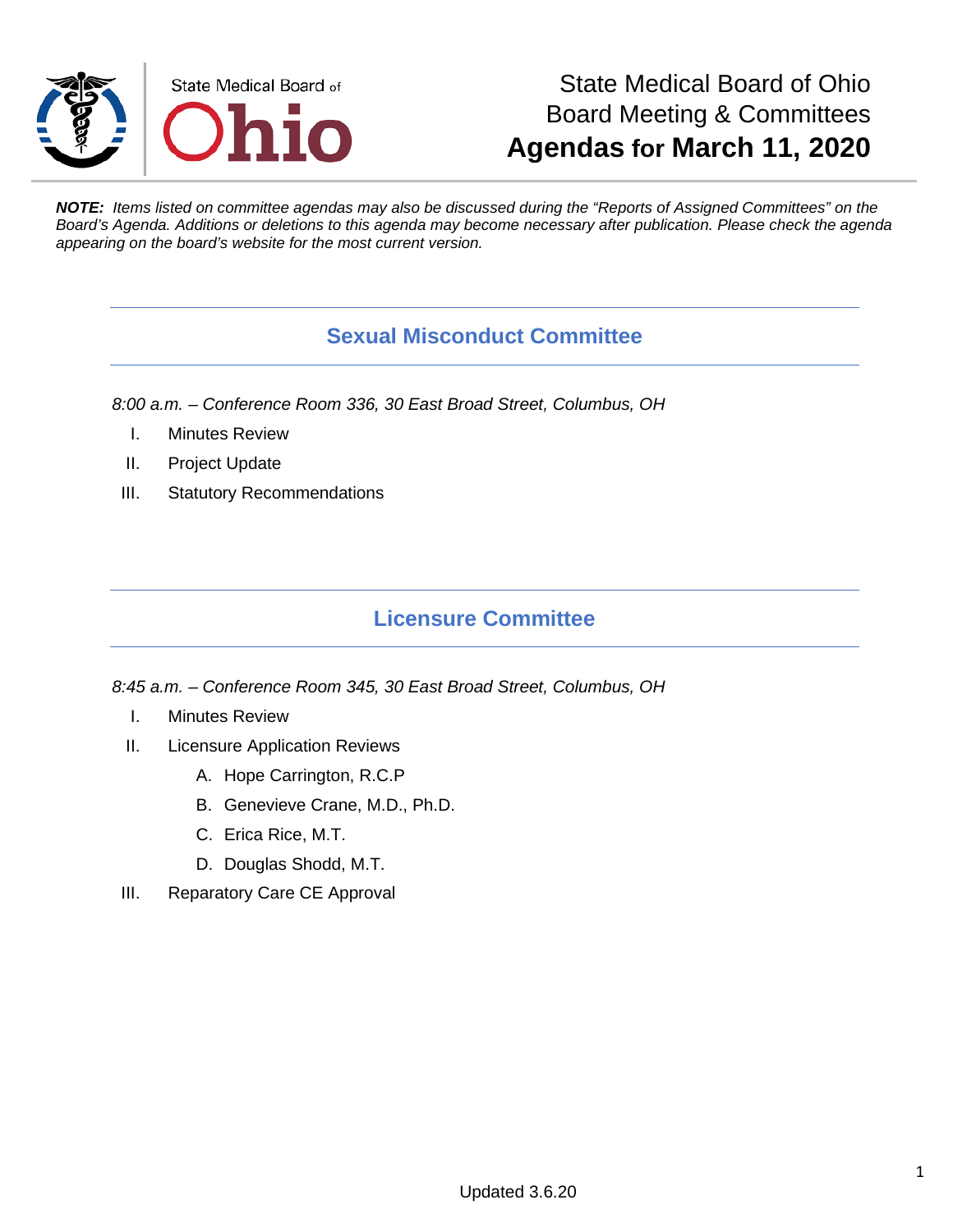

## **Policy Committee**

- *9:15 a.m. – 3rd Floor Hearing Room, 30 East Broad Street, Columbus, OH*
	- I. Minutes Review
	- II. Coronavirus Information for Licensees
		- a. Statement regarding resources
		- b. Educational information regarding telemedicine and controlled substance prescribing for acute, subacute and chronic conditions
	- III. Rule Review Update
- IV. Legislative Update
	- A. Senate Bill 246, Occupational Licensing
- V. Rules for Initial Circulation
	- A. Radiologist Assistant Rules
	- B. Personal Information System Rules

#### **Medical Marijuana Committee**

*Approximately 1 p.m. – Conference Room 336, 30 East Broad Street, Columbus, OH*

- I. Minutes Review
- II. Public Comments
- III. Discussion Regarding Experts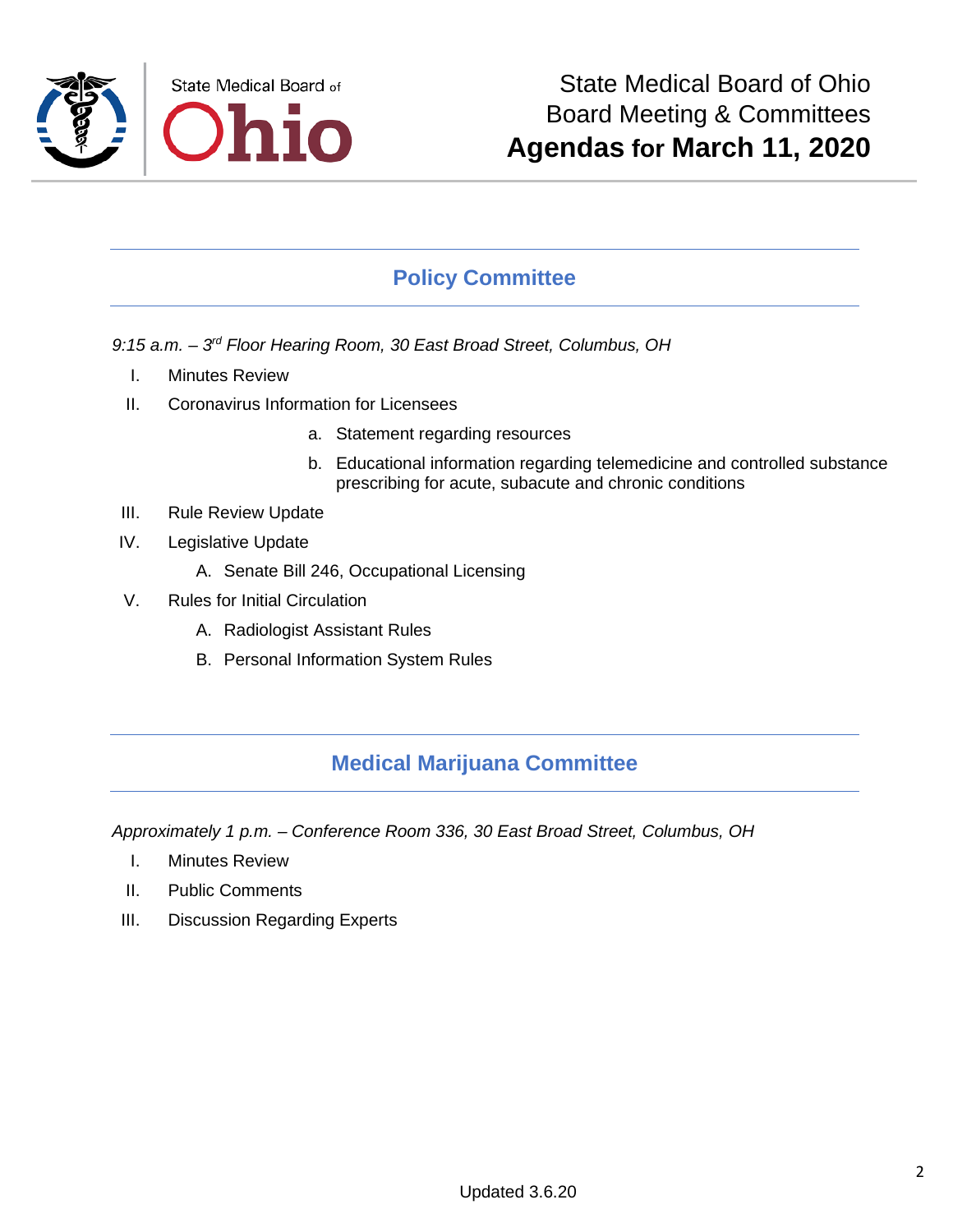

# State Medical Board of Ohio Board Meeting & Committees **Agendas for March 11, 2020**

*NOTE: Additions to this agenda may become necessary. Please check the agenda appearing on the Board's website for the most current version. Agenda items may be discussed out of order, at the discretion of the Board President.*

# **Board Meeting**

- *10 a.m., 3rd Floor Hearing Room, 30 East Broad Street, Columbus, OH*
	- I. ROLL CALL
	- II. MINUTES REVIEW
	- III. REPORTS AND RECOMMENDATIONS
		- A. Ajay P. Anvekar, M.D.
		- B. Tim R. Valko, M.D.
		- C. Peter Zavell, M.D.
	- IV. FINDINGS, ORDERS, JOURNAL ENTRIES
		- A. Thomas Gerard Feeny, P.A.
		- B. Amy Lynn Glines, M.T.
		- C. Leslie N. Hellman, M.T.
		- D. Raquel Lynn Pearce
		- E. Leah Quiana Penrice, M.T.
		- F. Lisa Mae Schmidt, R.C.P.
		- G. Lisa Marie Turkovich, M.T.
		- H. Elizabeth Marie Wagler, M.T.
		- I. LaToya Nachelle Banks, M.T.
		- J. Joseph J. Ring, D.O.
	- V. EXECUTIVE SESSION
	- VI. SETTLEMENT AGREEMENTS
	- VII. NOTICES OF OPPORTUNITY FOR HEARING, ORDERS OF SUMMARY SUSPENSION, ORDERS OF IMMEDIATE SUSPENSION, AND ORDERS OF AUTOMATIC SUSPENSION
	- VIII. OPERATIONS REPORT
	- IX. REPORTS BY ASSIGNED COMMITTEES
		- A. Medical Marijuana Committee
			- 1. Petitions That Did Not Meet Requirements
		- B. Respiratory Care Advisory Council